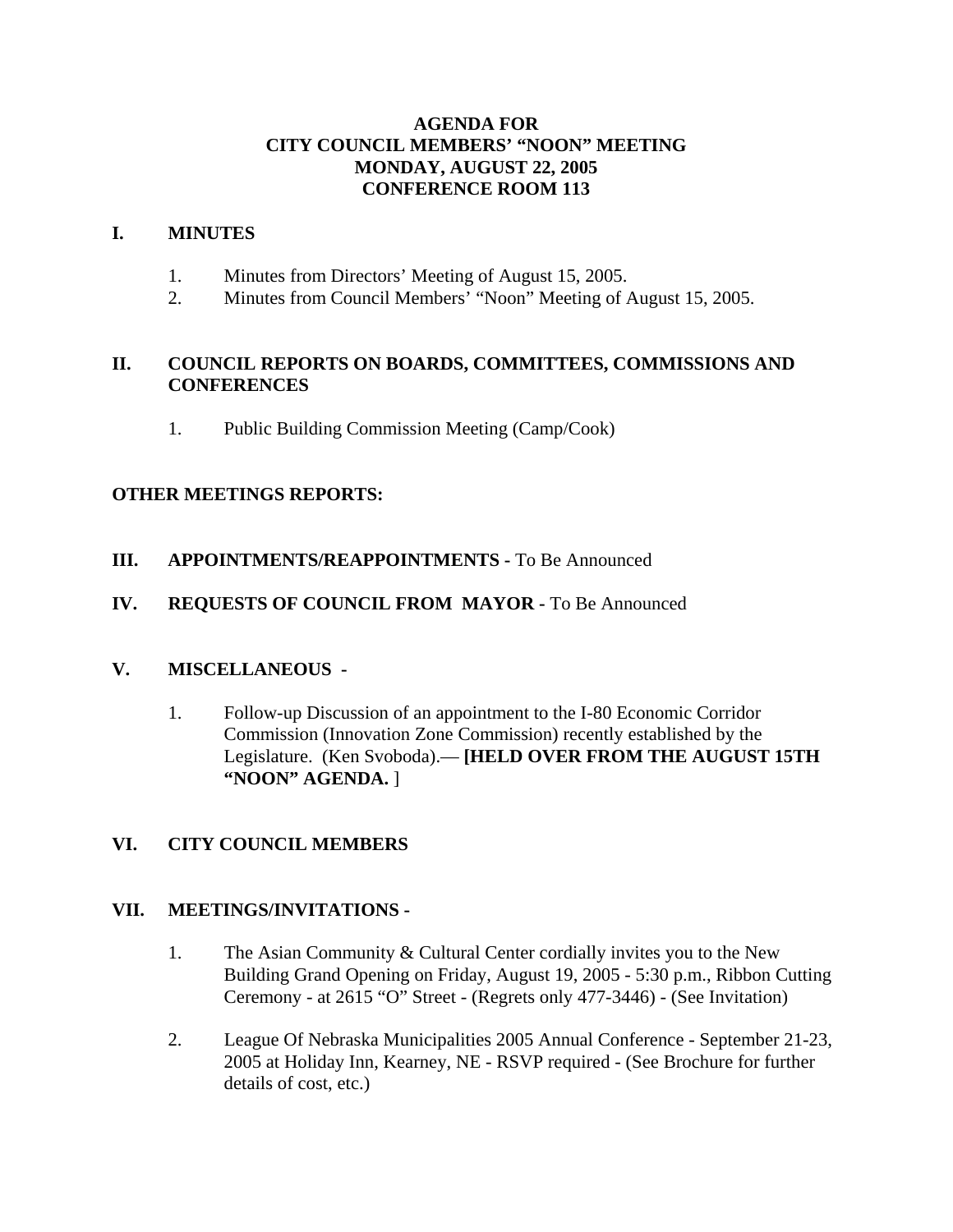- 3. LES invites you to an informal open house on Thursday, August 25, 2005 to discuss Lincoln Electric System's (LES) plans to build electrical facilities Northeast of Lincoln, NE - At Lincoln Electric System, Service Center, 2620 Fairfield Street - Anytime between 6:00 p.m. & 8:00 p.m. - (See Invitation)
- 4. South Street Improvements Project Open House on Tuesday, August 23, 2005 at 5:30 p.m. and  $7:30$  p.m. at Saratoga School, 2215 S. 13<sup>th</sup> Street - (See Invitation)
- 5. E-Mail Invitation -"Save The Date" from Senator Brown's Office schedule regarding the Economic Development Along I-80 Corridor - Friday, November 4, 2005 from 10:00 a.m. to 5:00 p.m. at the SAC Museum, Restoration Room (SAC Museum adjacent to Mahoney State Park on I-80) - (See E-Mail Invitation)
- 6. Open-House Public Meeting on the Cardwell Branch Watershed Basin Planning Study - on Wednesday, August 24, 2005 at 6:30 p.m. at Bess Walt Library, 6701 S. 14<sup>th</sup> Street - (See Invitation)

# **VIII. ADJOURNMENT**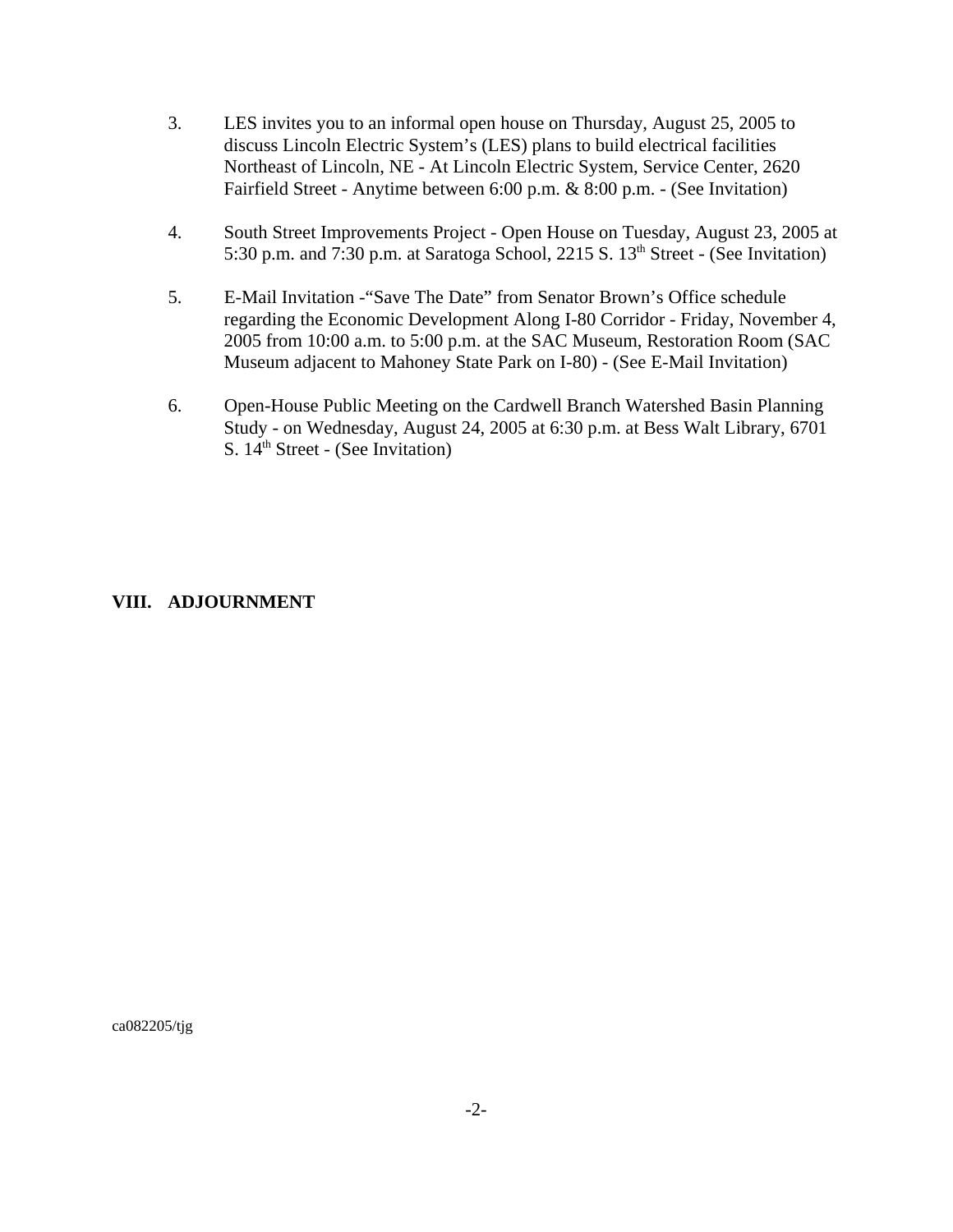# MINUTES CITY COUNCIL MEMBERS' "NOON" MEETING MONDAY, AUGUST 22, 2005 CONFERENCE ROOM 113

Council Members Present: Ken Svoboda, Chair; Patte Newman, Vice-Chair; Jon Camp, Jonathan Cook, Robin Eschliman, Dan Marvin, Annette McRoy; ABSENT: None

Others Present: Mark Bowen, Ann Harrell, Rick Hoppe, Mayor's Office; Dana Roper, City Attorney's Office; Joan Ray, Council Staff; Deena Winter, Lincoln Journal Star representative

#### **I. MINUTES**

1. Minutes from Directors' Meeting of August 15, 2005.

2. Minutes from Council Members' "Noon" Meeting of August 15, 2005.

Chair Ken Svoboda, by acclimation of the Chair, approved the minutes. No objections were offered, thus the minutes were approved as presented.

# II. COUNCIL REPORTS ON BOARDS, COMMITTEES, COMMISSIONS AND **CONFERENCES**

PUBLIC BUILDING COMMISSION (Camp/Cook) Mr. Camp reported that the  $\mathbf{1}$ . Commission had: Held their annual budget presentation, with an overwhelming turn-out of nobody, which matched last years attendance record. We did adopt a 1.7 cent levy, but it goes to the County Board for approval. We discussed the Health Department Expansion change orders; had an executive session on a matter; re-elected officers with Larry Hudkins as Chair and Linda Wilson as Vice-Chair.

Mr. Camp noted that there is a State Statute on defibrillation that eliminates the liability for users not having training, which is good. We'll have the Defibrillators mounted on the walls in these two buildings [Hall of Justice and County/City Building], but if a volunteer uses one of those, the user does not have to be trained and would be exempt by State Law from liability, as long as good faith is shown.

Mr. Cook reported that Chairs in the Chambers seem low, even in the highest position. He did not know why they were adjusted that way, but we've asked that they be readjusted to allow more flexibility. Several suggestions, from telephone books to booster chairs, were mentioned in further discussion. Mr. Marvin suggested that PBC investigate how much time it spends on the "chair issue". He felt the proportionality was way over a reasonable percentage. [Laughter] Mr. Cook felt it was very appropriate.

Ms. Eschliman asked if the appraisal had been done on the "K" Street complex? Mr. Camp reported that there had been a hearing, but the City did not have the appraisal yet. Mr. Cook stated that the building had been certified at six million, but the City still has the option to ask for an appraisal. Mr. Bowen noted that it references the County Board valuation, and where at the Board of Equalization meeting, the County turned it down. This was due in a large part because the appraisal was not done. The appraisal is actually in the hands of Don Herz, who has approved a panel discussion about replacement costs if the City decides to proceed with the "K" Street options. It's not all together yet, but a report should be submitted by the end of this week, along with an appraisal. Mr. Marvin asked if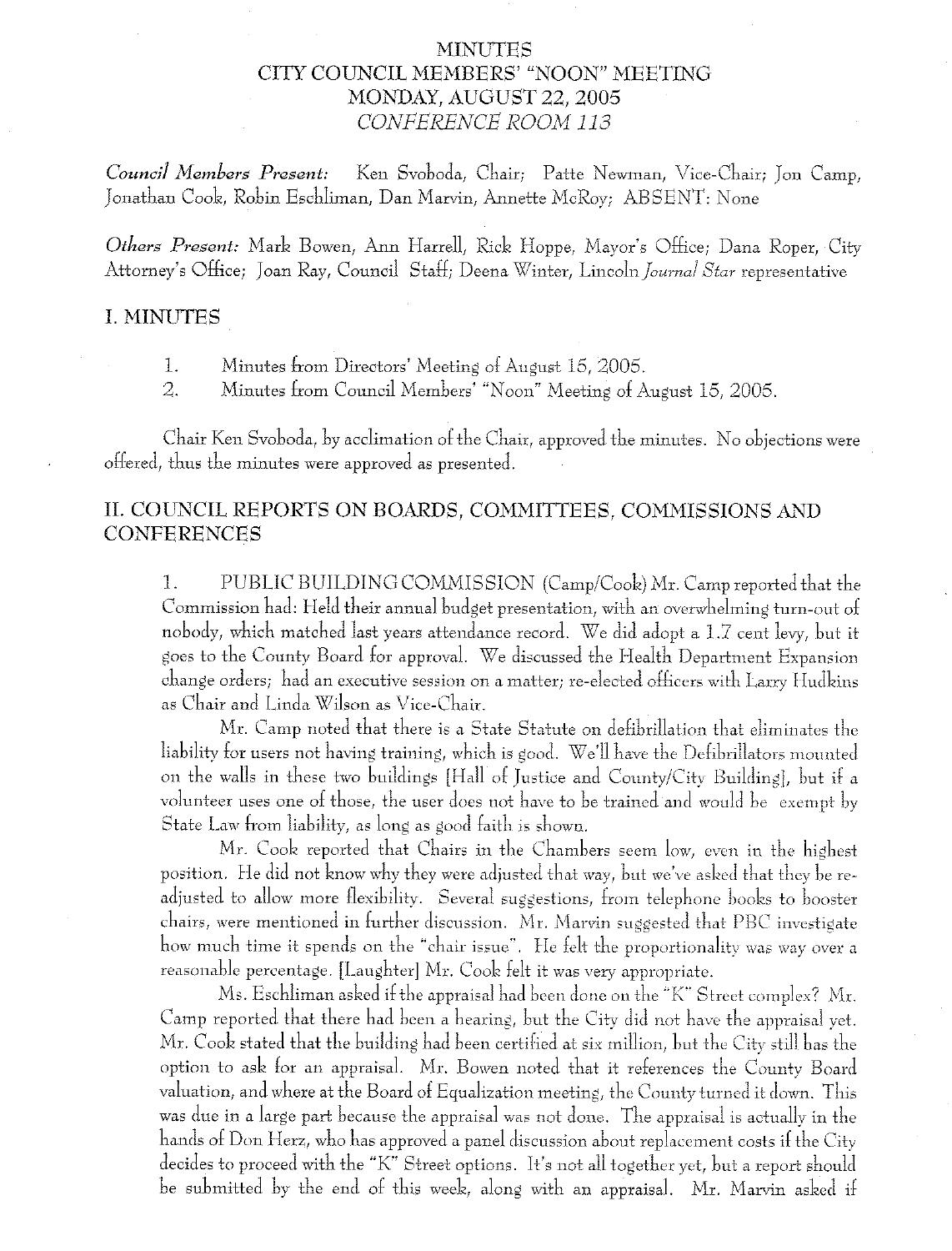replacement costs would be "downtown" real estate costs, and not the cost of something out in the middle of a cornfield forty miles from Lincoln. Would it be downtown, so access would be reasonable for court cases and retrieval by City/County departments? Mr. Bowen noted that it would, though that is a couple of steps ahead of where they were at this point.

OTHER MEETINGS: - Mr. Cook reported that the Municipal Band Concert had been a good event. Mr. Svoboda noted that they had to cut the last few pieces from the program because of the weather.

III. APPOINTMENTS/REAPPOINTMENTS - Mr. Hoppe had none to report.

IV. REOUESTS OF COUNCIL FROM MAYOR - Mr. Bowen handed out copies of the Mayor's formal statements made at the earlier Directors' Meeting [See attachments].

Mr. Bowen also mentioned that the August 29<sup>th</sup> briefing on the theater policy has been postponed to September 19<sup>th</sup>. That will be when the consultant will be back in town, which is the reason for the requested delay.

Mr. Bowen had talked with the Omaha Council Office and September 28<sup>th</sup>, and 29<sup>th</sup> were the two dates that would work best for them in reference to the Joint Omaha/Lincoln Council Meeting. After a brief discussion, Council Members agreed that the Wednesday, September 28<sup>th</sup> date would be the preference of the Lincoln Council. The meetings would be held in the afternoon [traditionally from approximately 1:00 - 5:00 p.m.] in Lincoln, site to be determined.

Mr. Bowen stated that the last item for discussion was the EMS contract. Mr. Roper had a substitute contract for Council's review. Mr. Roper noted that the only thing changed from the previous contract is on Section 11, Page 11 - the term of termination. There are some notice provisions differences, but it is essentially the same document that was previously submitted. He noted that Joan Anderson will be at the meeting this afternoon representing EMS to answer any questions Council might have.

### V. MISCELLANEOUS -

 $\mathbf{1}$ . Discussion of an appointment to the I-80 Economic Corridor Commission (Innovation Zone Commission) recently established by the Legislature. (K. Svoboda) Mr. Svoboda brought the issue forward for consideration since it had been held over from last weeks meeting in order to conclude the discussion with full Council attendance. After an extended discussion, it was agreed by unanimous consensus that the Chair should be named the Council representative to this Commission. It was agreed that Ms. Newman, as Vice-Chair, who would be next in line for appointment to the Council Chair position, would also attend the meetings in order to maintain continuity during the Council's yearly change of officers. It was also agreed that Mr. Camp, who had expressed a strong interest in the issues of the Commission, would attend the meetings in a nonofficial capacity. It was believed that this was a simple Committee/Commission appointment by the Council and would not require a resolution. [Upon direction from Mr. Svoboda, a letter was written to the State of Nebraska Department of Economic Development informing them of this decision]

#### **ADDENDUM**

MISCELLANEOUS - Agenda Items for the Joint LPS/City/County Meeting were requested. Council Members had none.

 $-2-$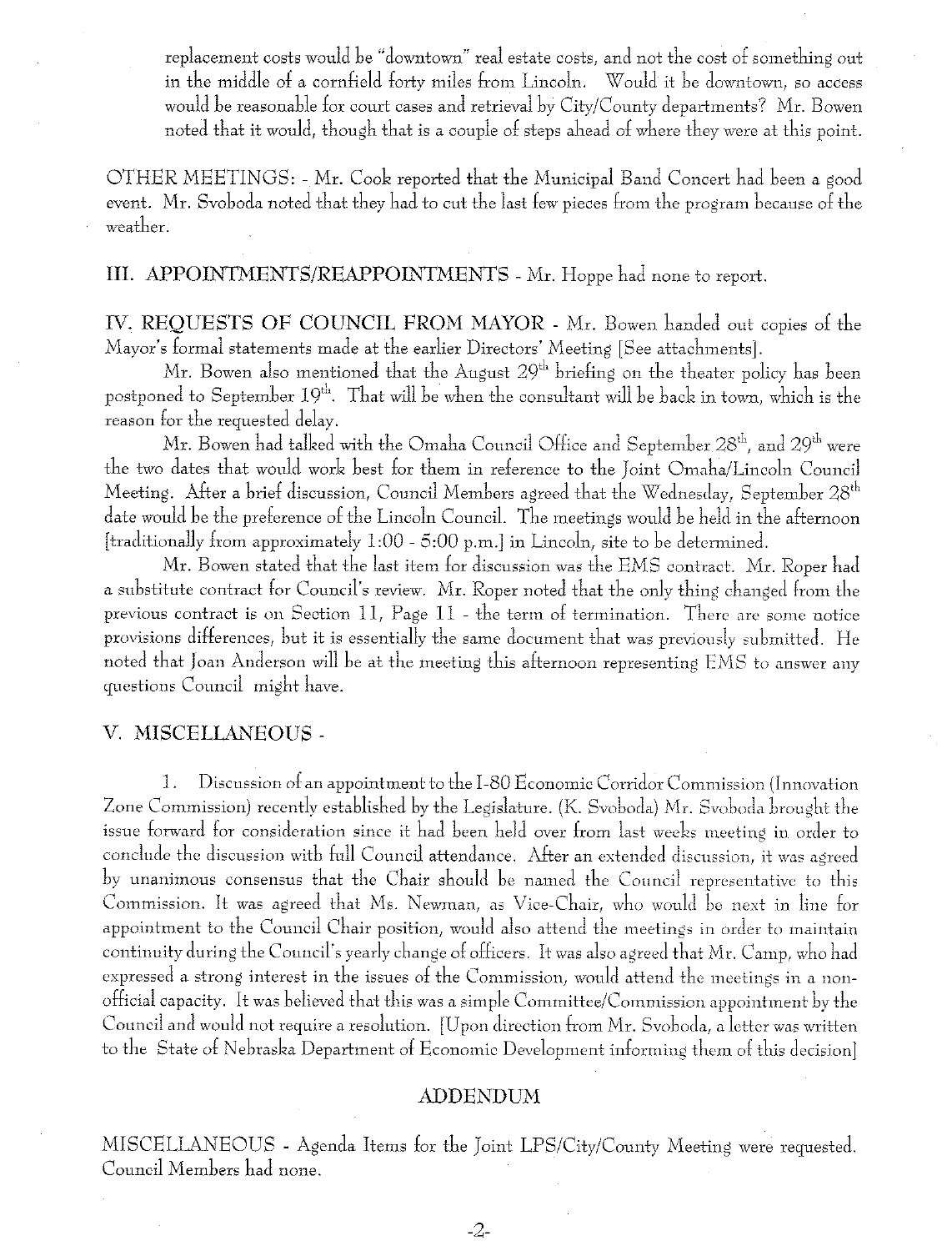#### VI. CITY COUNCIL MEMBERS

### **JON CAMP** - No Further Comments

JONATHAN COOK - Mr. Cook noted a discrepancy between the sign, the press release and the invitation on the South Street Improvements Projects Open House. The Invitation states that the time is: Tuesday, August 23, 2005 - 5:30 and 7:30 p.m. - Saratoga School - 2215 South 13th Street. The sign placed by Public Works says the meetings are at 5:30 and 7:00 p.m., as does the press release. Ms. Ray upon request from Council, checked with the Public Works Department for a confirmation of the meeting times. The meetings were actually scheduled for 5:30 p.m. and 7:00 p.m. Council members were notified prior to the meeting by e-mail, and in-office communications.

#### **ROBIN ESCHLIMAN** - No Further Comments

DAN MARVIN - Mr. Marvin had attended the CASA event to which the entire Council had been invited. They had wanted to get the word out on what it is that they are doing. There are nine hundred kids in the Lincoln community that have been removed from homes, or are being monitored while they're in their homes, not because of the things the kids had done, but because of the family situation. There are only enough CASA volunteers to take care of 180 of these 900 kids. What they've found is that when the kids have a CASA volunteer, they get through the legal system three months sooner. At \$5,000 per month for foster care, we have a significant savings through this volunteer program.

CASA was started by a Judge in Seattle and has been adopted in over twenty different counties in the State of Nebraska. It is a national program and they were very enthused about how it works. They also gave a talk about "typical" social workers. Social workers are working under a terrible over-load burden with a tremendous back-log in cases. He noted that there may be four or five different social workers representing four or five different agencies for one child. During this time there would be one CASA volunteer.

Mr. Marvin also stated that it is critically important that as we go around the county discussing the RUTS program, what we emphasize to people is that these are not roads being built inside Lincoln, but roads that will be built outside the city limits of Lincoln. When people talk about the wheel tax getting into the County and the money being used to build City roads - that is not true. These are County standard roads that will grow into urban streets, without adding huge resources to convert them into urban standard when development demands it at some point in the future.

He noted that when finances are done on the program, none of the people in the incorporated parts of Lancaster County are being asked to foot the bill for this. These are unincorporated residents who are going to benefit from being able to drive on better County standard roads that are being planned out in the County. Generally, if this is explained well, people seem to understand, but it is hard to get through to every resident of the County and will take a bit of work to do so.

Discussion continued briefly with Mr. Bowen making a final clarification that the contributions under a County-wide wheel tax do not include revenue from villages. The wheel tax would not be collected in incorporated villages. Mr. Marvin noted that if money were to be raised in the villages, the intent is to do work with those funds in those villages.

After briefly discussing the issue further, it was noted that this will be on the agenda at the next Common Meeting where time would be available for more detailed informational exchanges.

 $-3-$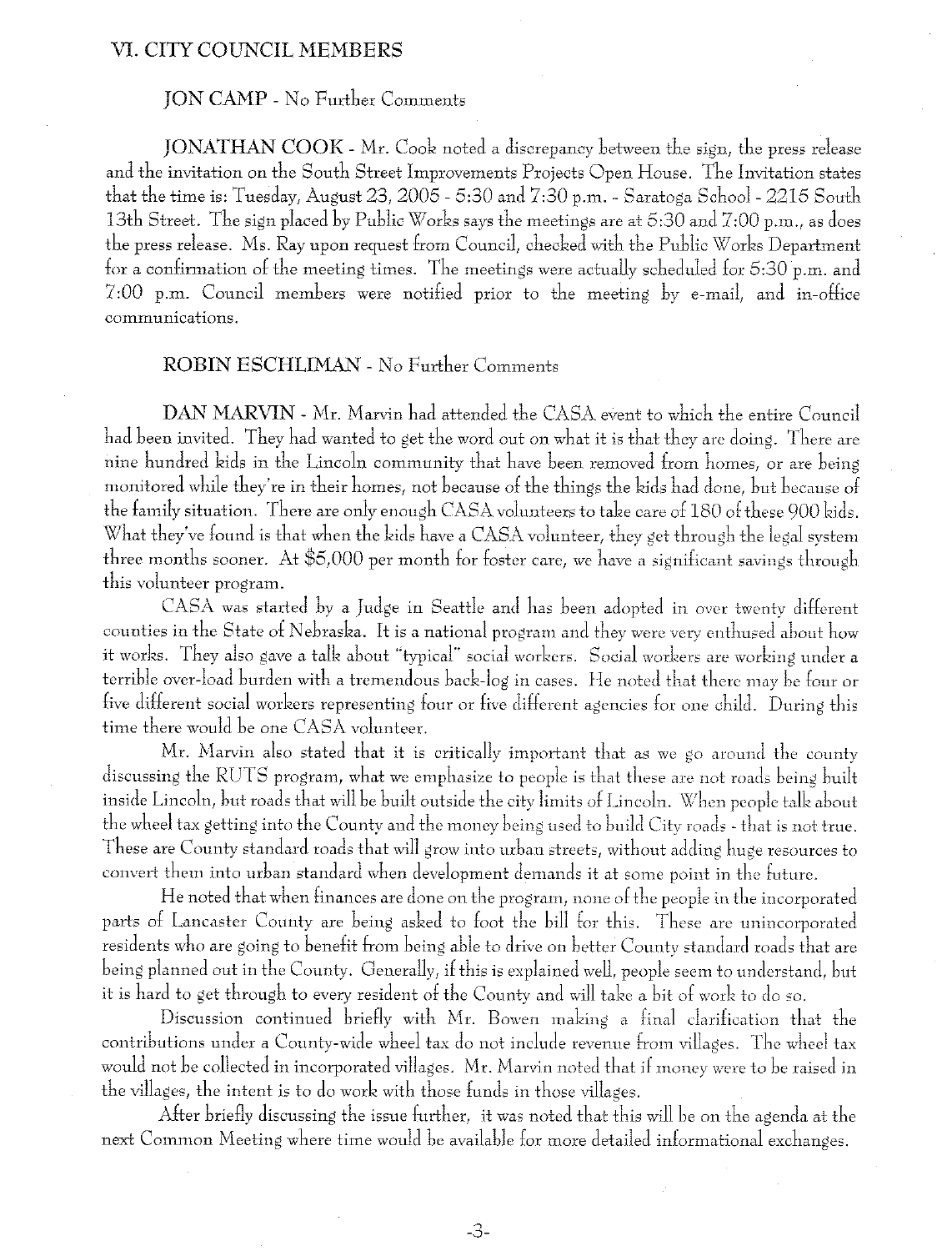ANNETTE McROY - Ms. McRoy pointed out that on the Formal Council Agenda, there were New Market Tax Credits along with the appropriation for that. She had checked with Dana last week to see if she had a Potential Conflict of Interest on the issue since she sits on the Community Development Resources Board. Dana indicated that she would not have a conflict of interest and would be able to participate in the discussion and voting on the issue.

She noted that she and Mr. Roper had also talked about the fact that this Council has members who are quite active in the community on the boards of many agencies and some of them had conflicts of interest of which they were unaware. Ms. McRoy stated that Mr. Roper would check into that and at some future time review the status of Council Members who sit on community Boards. Mr. Roper explained that the problem comes under the State Law, even though you're sitting on a charitable, non-profit board, as a Board of Directors member, if the City funds that board or has a contract with that board, you are deemed, under the State Statute to have a "business interest", and, consequently, you have a conflict. In those cases, you have to abstain from voting. It's pretty hard to determine when Urban Development shows up with a fifty page document with programs "hither and thither" if somewhere in the bowels of the document, there might be a board that a Council Member sits on....we'll just have to try and look at each instance as it occurs.

PATTE NEWMAN - No Further Comments

KEN SVOBODA - No Further Comments

MARK BOWEN - No Further Comments

ANN HARRELL - No Further Comments

RICK HOPPE - No Further Comment

DANA ROPER - No Further Comments

VII. MEETINGS/INVITATIONS - Mr. Svoboda stated that he would be interested in attending the Nebraska League of Municipalities Conference to be held in Kearney this fall. After discussion. it was agreed upon by a motion from Jonathan Cook, seconded by Dan Marvin, to cover the cost of Ken's expenditures for the trip to the Conference in an amount up to \$550.00 from the Council's Schools and Conferences Budget fund. The vote was unanimous in favor of the motion. Council members believed it was important to have a representative at the conference where they would be addressing many issues that Council would be facing in the near future.

 $-4.$ 

VIII. ADJOURNMENT - Council adjourned at approximately 12:20 p.m.

 $cm082205/ivr$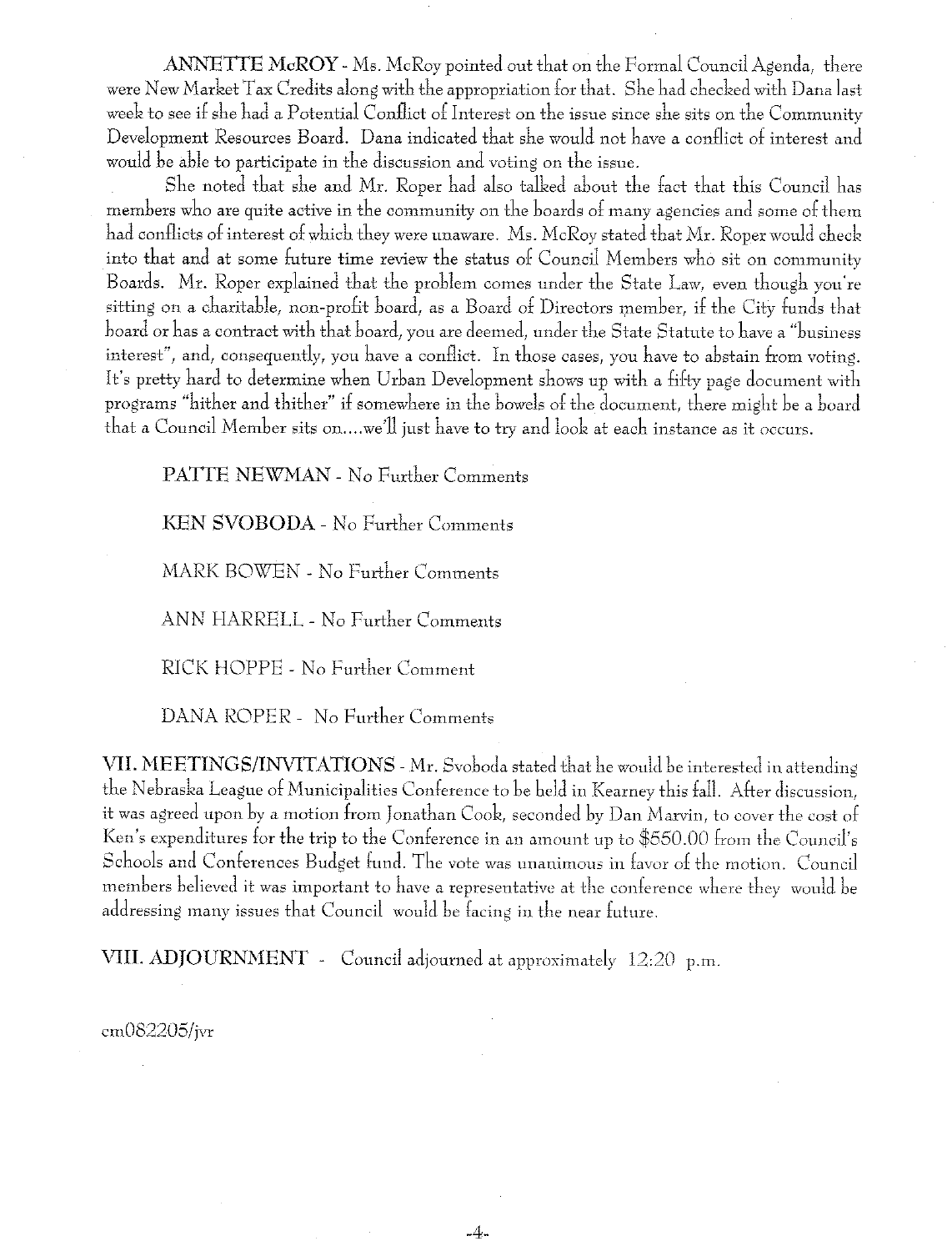### Statement by Mayor Coleen Seng August 22, 2005 Final Budget Recommended Changes

ON THE COUNCIL AGENDA TODAY IS THE FINAL ADOPTION OF THE FY2005-06 CITY BUDGET. THIS HAS BEEN A DIFFICULT YEAR, BUT A GOOD PROCESS THAT HAS. LEAD US TO A GOOD CONCLUSION. A CONCLUSION WHERE WE HELD THE LINE ON NEW SPENDING, FULLY FUNDED IMPORTANT PUBLIC SAFETY SERVICES, PRESERVED POPULAR FAMILY SERVICES AND DID NOT INCREASE THE PROPERTY TAX RATE.

AS YOU RECALL, I SAID EARLIER THAT IF THERE WERE ADDITIONAL FUNDS WHEN WE GOT TO THIS POINT I WOULD COMMIT THOSE FUNDS TOWARD MAINTAINING EXISTING PROGRAMS, NOT NEW PROGRAMS.

ACCORDING TO THE FINAL INFORMATION FROM THE COUNTY ASSESSOR THE BUDGET OFFICER HAS REPORTED TO ME THAT THERE IS APPROXIMATELY \$147,500 IN THE GENERAL FUND AVAILABLE IN THE FINAL CALCULATION. TO BE CONSISTENT WITH THE AGREEMENT WE FORGED AT THE BEGINNING OF THIS BUDGET PROCESS THESE FUNDS SHOULD NOT GO TOWARD ANY NEW PROGRAM. EMPLOYEES OR SERVICES. THEY SHOULD NOT BE SPENT ON ANY NEW INITIATIVE.

THERE ARE STILL NEEDS THAT THE BUDGET COULD NOT ACCOMMODATE. ONE OF THOSE NEEDS IS THE COMMUNITY OUTREACH POSITION THAT WAS RESTRUCTURED AND ELIMINATED AT THE HEALTH DEPARTMENT. AS I PROMISED AND MANY OF YOU INDICATED SUPPORT FOR, IF THERE WERE ADDITIONAL FUNDS BECAME AVAILABLE I WOULD APPLY THEM TOWARD RETAINING THAT POSITION WHICH SERVES MINORITY FAMILIES. I ASKED THE BUDGET OFFICER TO PREPARE AN AMENDMENT TO USE \$47,500 OF THESE FUNDS TO REINSTATE THE COMMUNITY OUTREACH POSITION AT THE HEALTH DEPARTMENT.

IN ADDITION, I WILL ASK THE COUNCIL TO APPLY THE REMAINING \$100,000 TOWARD SIDEWALK REPAIR. I, AND MANY OF YOU, HAD EARLIER INDICATED A DESIRE TO APPLY MORE GENERAL FUNDS TOWARD SIDEWALK REPAIR IF IT WERE POSSIBLE. OUR VIEWS WERE SUPPORTED AT THE PUBLIC HEARING BY A NUMBER OF GROUPS AND INDIVIDUALS WHO TESTIFIED IN SUPPORT OF INCREASING FUNDS FOR SIDEWALK REPAIR. THIS IS AN IMPORTANT EXISTING PROGRAM.

THE BUDGET OFFICER HAS PREPARED AN AMENDMENT FOR YOUR CONSIDERATION TODAY THAT WILL APPLY THESE FUNDS TOWARD BOTH OF THESE IMPORTANT **EXISTING PROGRAMS.** 

I HAVE SPOKEN WITH COUNCILPERSON NEWMAN AND SHE HAS INDICATED A WILLINGNESS TO SPONSOR THIS AMENDMENT THIS AFTERNOON. I ASK THAT YOU ALL PLEASE SUPPORT THE AMENDMENT.

F:\FILES\MAYOR\2005,MayorSeng,Letters,Speeches,Memos\Speech,FY05-06FinalBudgetChanges,08-22-2005.wpd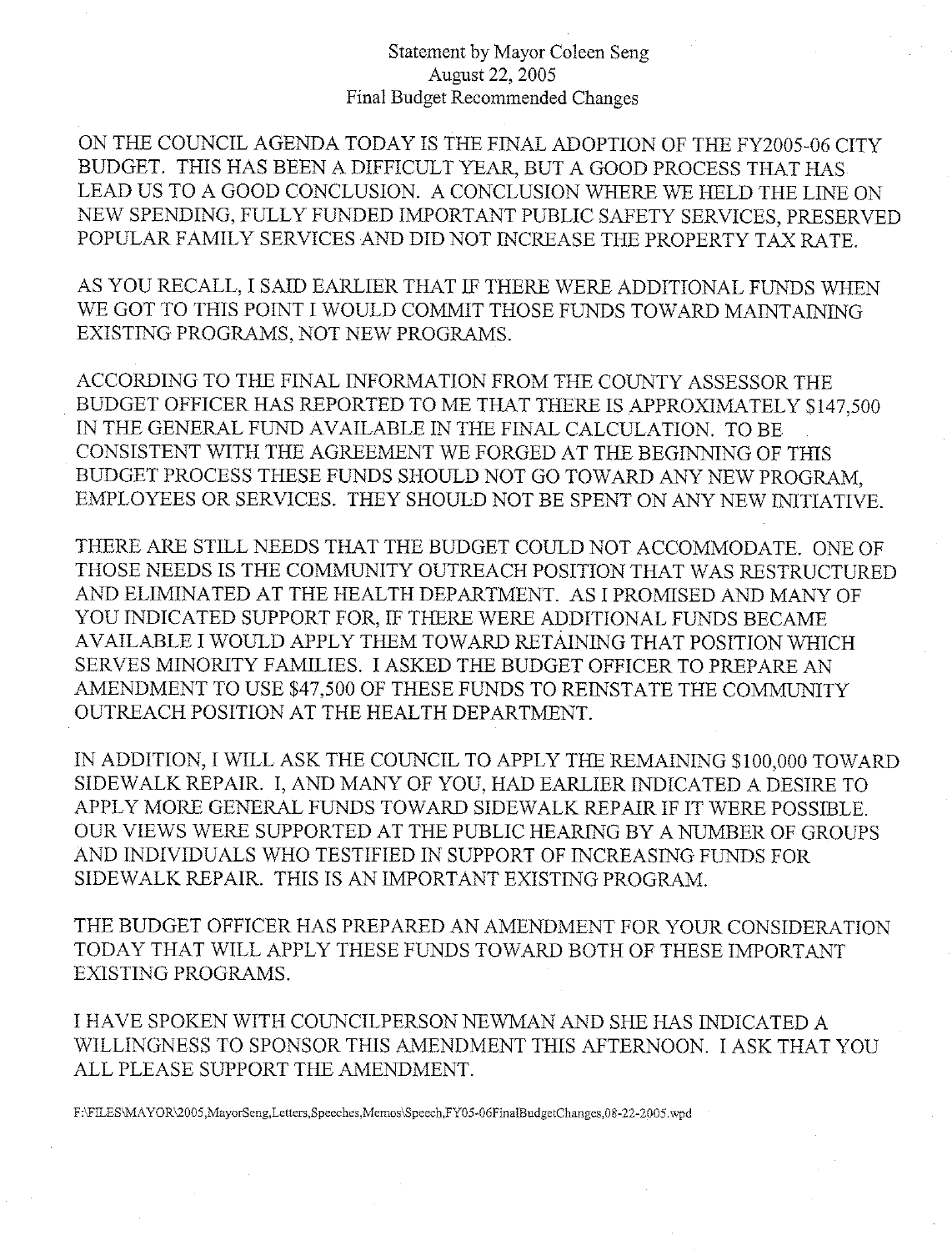Motion to restore to the Health Department budget/Community Promotion and Outreach Division, in the amount of \$47,500, the Community Outreach Specialist position that had previously been shown as a reduction for 2005-2006, and also move that \$100,000 be added to project #10 in the Streets and Highways CIP for Sidewalk Maintenance and Repair. The source of funding for both items is additional property tax revenue generated by final valuations from the County Assessor being greater than originally estimated and utilizing the tentatively approved tax rate of .30091 per \$100 of assessed valuation.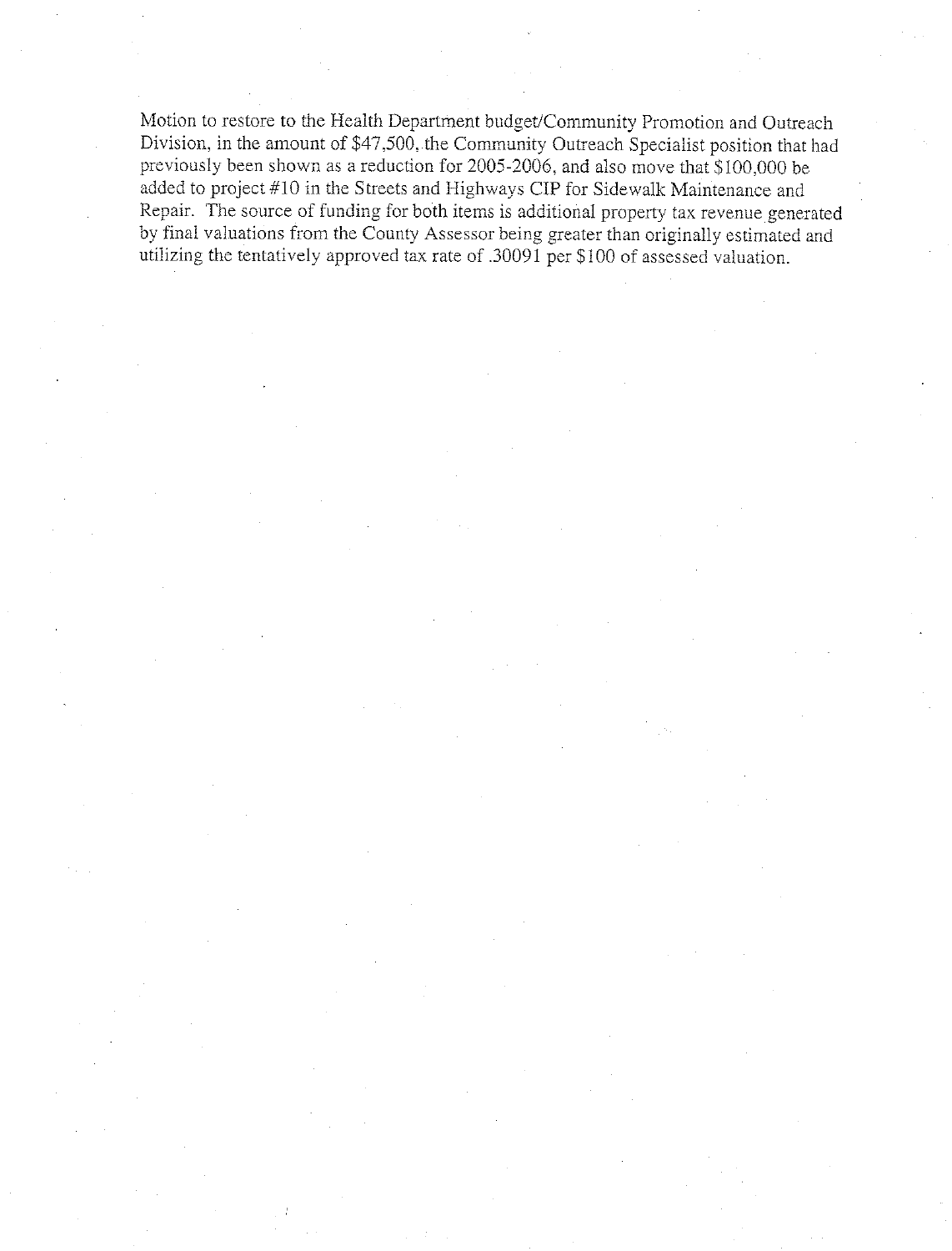# Statement by Mayor Coleen Seng August 22, 2005 M CLASS PAY BANDS, PAY ADJUSTMENT AND RANGE ADJUSTMENT

At the public hearing on the budget questions were asked about the cost of the consolidation of the M Class pay ranges that were adopted by Council last December. Following the public hearing on the city budget, the Council delayed action on granting the city management a 1.25 percent market adjustment in their pay. The item would also adjust the M Class pay range by the same 1.25 percentage.

The action last December consolidated the pay ranges and also reduced the variable merit by two percent from its previous zero to six percent to zero to four percent range. The reduction of the variable merit has reduced the average merit increase from 4.25 percent to 2.67 percent. So it is clear merit increases for the M Class have dropped more than 1.5 percent as a result of this change.

The consolidation of the pay range from seven ranges to two ranges has provided more flexibility in hiring, but it has also produced confusion and concern about how many employees might be able to reach the maximum rate.

In particular, some believe that those who were once in the M4 range, like police captains, could now achieve the M7 maximum pay rate during the course of a career. While the Police Department and Personnel Department have both shown examples of how that would not be possible, with the broad range it mistakenly appears possible. That must be corrected to end the confusion.

In addition, questions have been raised about whether some of the data prepared by the Personnel Department staff as the basis for the council decision was accurate. Last week I directed that the staff member in the Personnel Department that prepared the data meet with those who had raised questions. While some questions were answered regarding one of the comparable communities, I was not pleased when it was reported to me that the personnel department staff member acknowledged that a different community presented as an example may have been misrepresented.

The Council and the Administration must have confidence in the data presented to them.